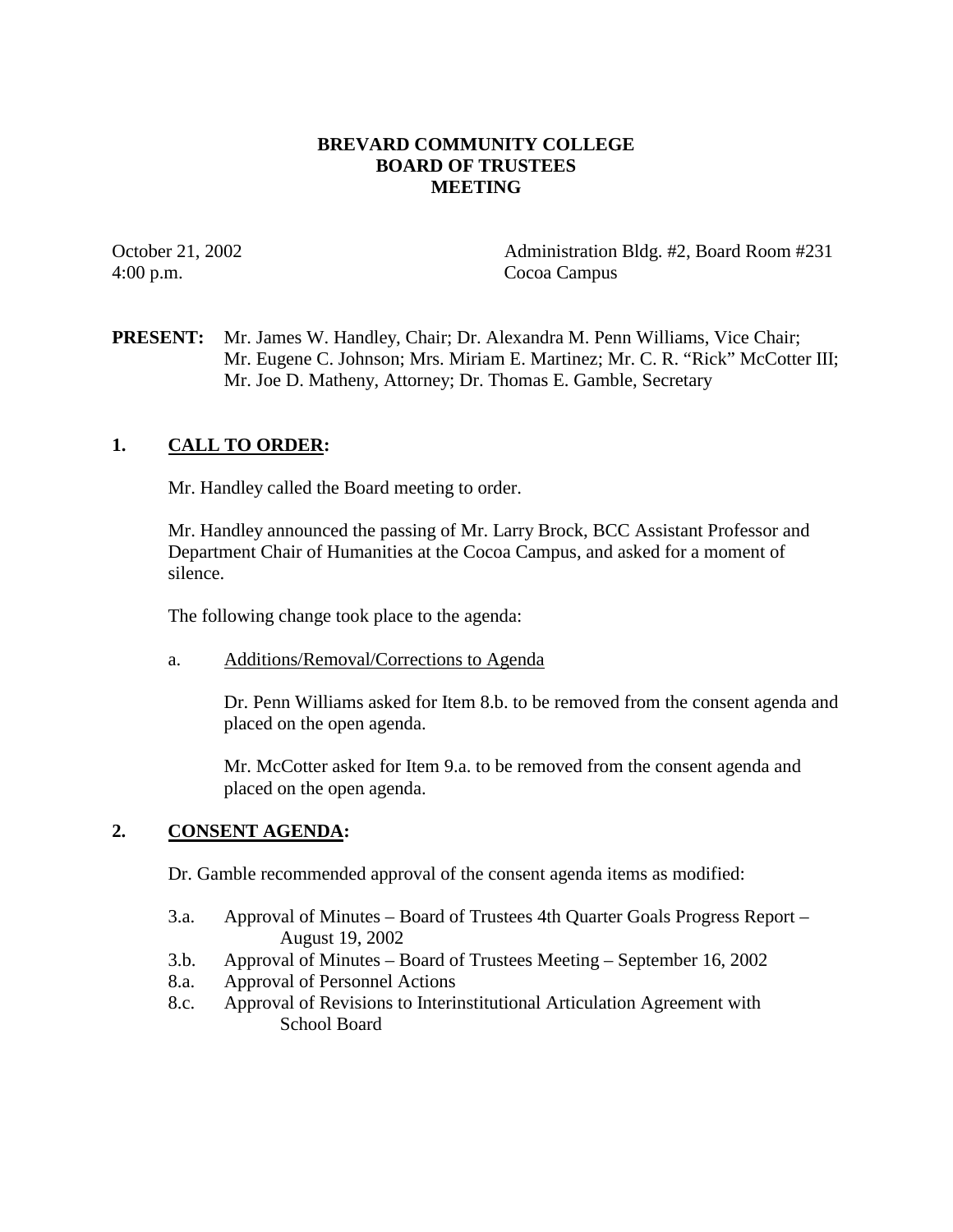Board of Trustees Meeting October 21, 2002  $Page - 2 -$ 

- 9.b. Approval of the DSO Financial Reports for Fiscal Year 2002
- 9.d. Approval of Florida Campus Compact Membership

Mr. Johnson moved approval of the consent agenda items. Mrs. Martinez seconded the motion. All those voting in favor of the motion – Handley, Johnson, McCotter, Martinez, and Penn Williams; opposed – none. Motion unanimously approved.

## **3. APPROVAL OF THE OFFICIAL MINUTES OF PREVIOUS MEETINGS:**

a. Minutes – Board of Trustees 4th Quarter Goals Progress Report – August 19, 2002

Approved – consent agenda.

b. Minutes – Board of Trustees Meeting – September 16, 2002

Approved – consent agenda.

### **4. COMMUNICATIONS:**

a. Presentation on the Aerospace Program - Dr. Koller

Dr. Al Koller, Executive Director of the Aerospace Programs, gave a presentation on the Aerospace Program. He reported the goal is, "To create and deliver a program of study built on industry-based performance standards for the aerospace technician, providing 'work ready' employees for the future." The vision is, "To provide a national infrastructure for technicians seeking aerospace careers."

Dr. Koller introduced Mr. Dave Brotemarkle, Associate Director of SpaceTEC, Mr. George Strohm, Associate Director for Aerospace, and Ms. Juanita Curtis, Administrative Assistant and Office Manager for the Spaceport Center.

Dr. Koller awarded Mr. Handley and Dr. Gamble with a BCC Spaceport "Snoopy Award" for support of the program.

b. Presentation on Expanded/New Computer Course Offerings – Dr. Bourke

Dr. Brenda Fettrow, Cocoa Campus President, introduced Dr. Carol Bourke, Professor and Chairperson of the Computer Information Technology Department.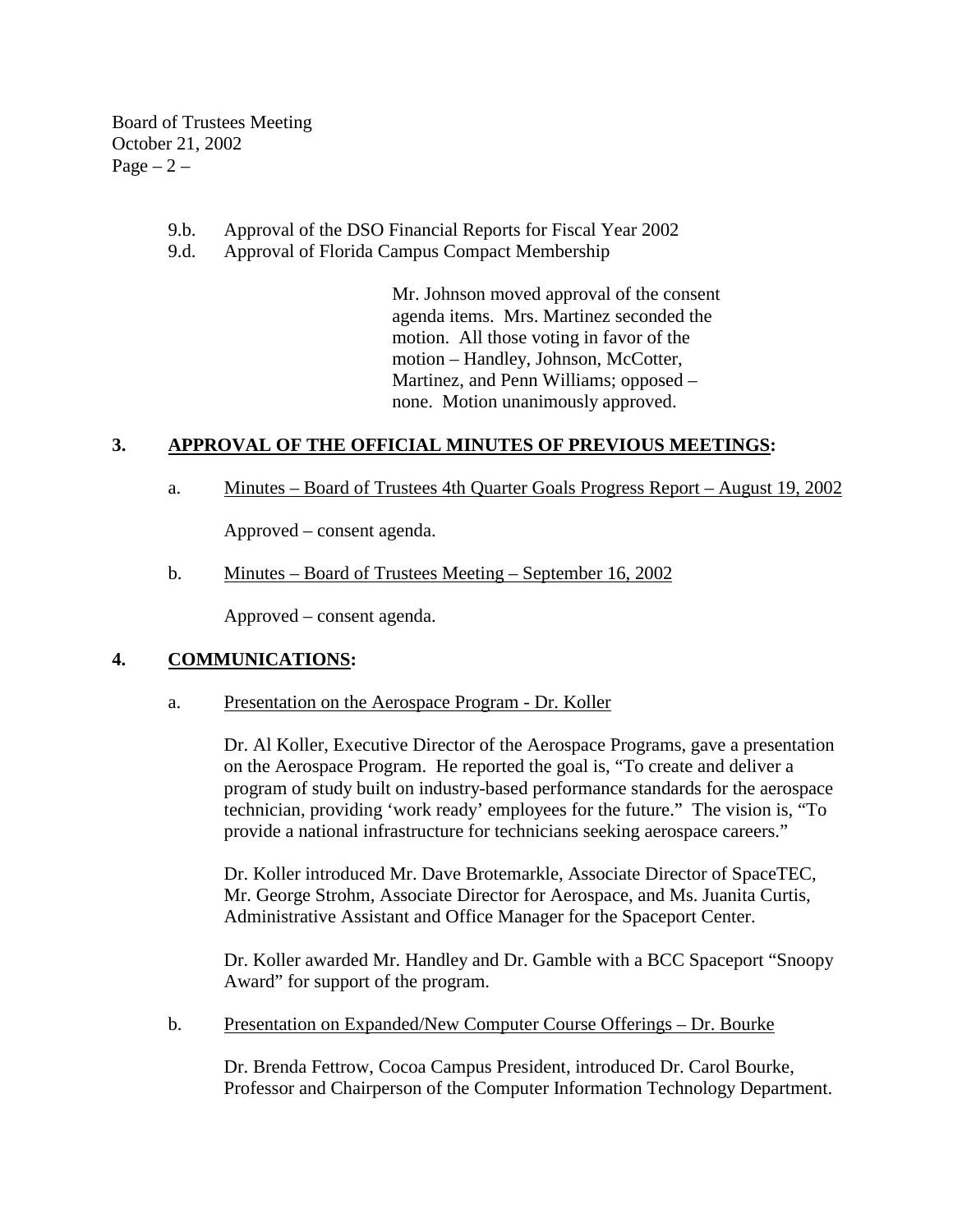Board of Trustees Meeting October 21, 2002 Page  $-3-$ 

> Dr. Bourke gave a presentation on the expanded and new computer course offerings. She reported this department is in its second year, as a separate department, under the leadership of Dr. Fettrow. The Computer Information Technology department was established in the Fall of 2001, and was in response to the increased enrollments and expanded courses and program offerings. Dr. Bourke reported the Cocoa Campus has expanded the support to accommodate all of the Computer Information Technology Department, as well as the entire campus. The teachers and students are provided with lab opportunities and assistance.

## **5. CITIZEN'S PRESENTATION:**

### a. Mr. Clarence Rowe – President of the Central Brevard NAACP

Mr. Clarence Rowe, President of the Central Brevard NAACP, spoke in support of the custodial staff at Brevard Community College. He reviewed the items that he had requested from Dr. Gamble.

Dr. Gamble reported that some of the information requested, has been provided and will respond to his request. Mr. Handley asked Dr. Gamble to provide Mr. Rowe with a status report of when to expect the additional information requested.

#### b. Ms. Bettye Thomas – Former BCC Custodian

Ms. Bettye Thomas, former BCC custodian, distributed a proposal to the Board of Trustees. She asked the Board of Trustees to respond to her proposal within 72 hours.

Dr. Gamble reported the custodial decision has been a difficult one to make. He reported the interests of the employees were considered, as well as the interests of the college. The decision was based on what was best for the college, which outweighs what individual employees may want. BCC, over the last four weeks, has gone above the norm in providing advanced notice, providing assurance of interview opportunities for those employees who were interested with the new firm, providing one-on-one counseling with the custodians who are being displaced, and have engaged the local Workforce Board to provide specialized services on each campus, relating to resume writing, job searches, and other kinds of efforts the Workforce Board typically offers. Those meetings were held and had very few people who took advantage of those offerings. He reported the employees were given a 40-day notice that their employment was going to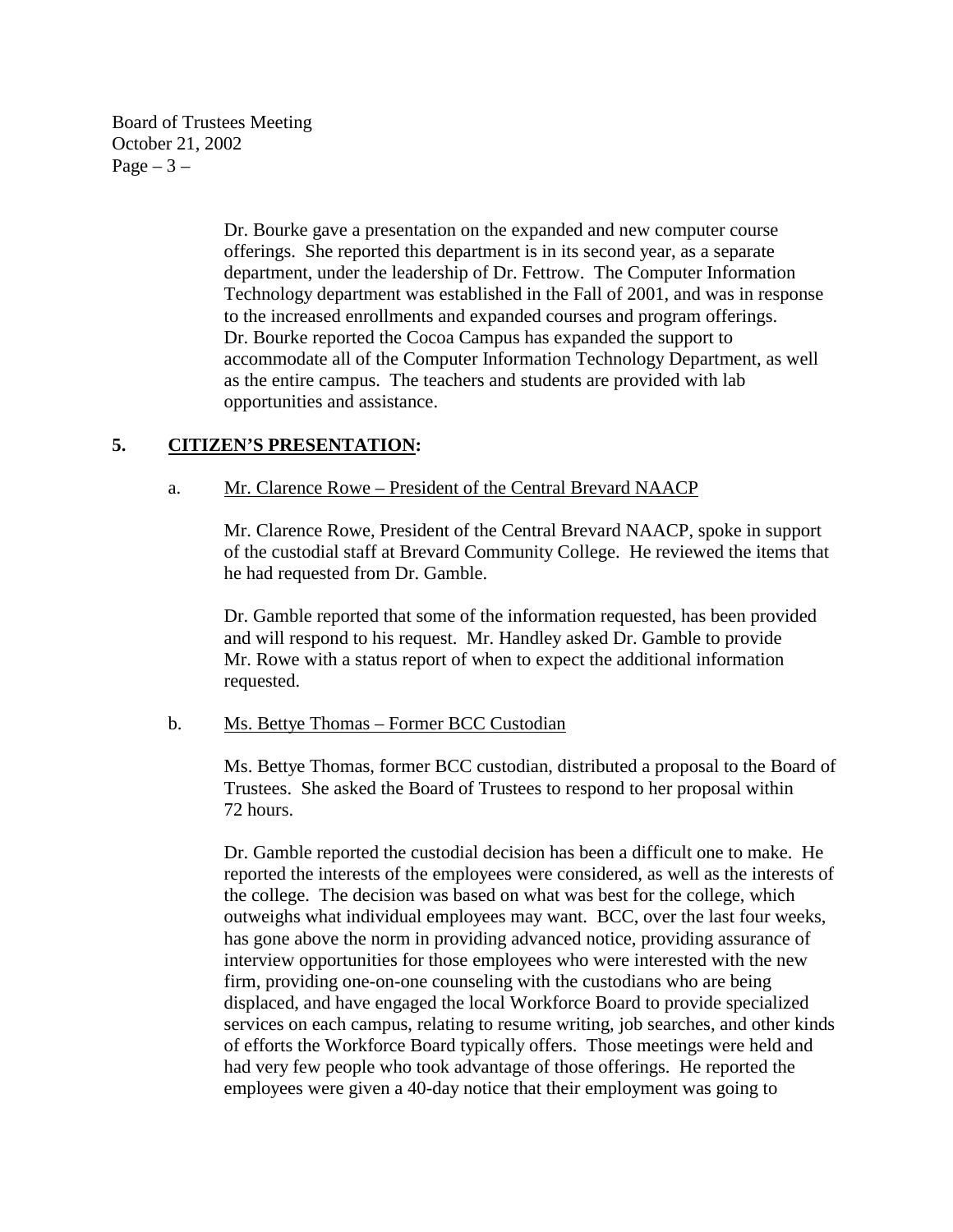Board of Trustees Meeting October 21, 2002  $Page-4$  –

> terminate, when the standard is 30 days or less. The custodial employees were given insurance coverage, by BCC, through the end of October, and BCC negotiated, with AM-KO, to offer the insurance coverage from the first day of employment. Originally, AM-KO had indicated there would be a one-year period during, which the employees would not receive any insurance. AM-KO agreed to waive this requirement with those employees who agreed to work for AM-KO. Dr. Gamble reported it is the Administration's belief that this is a decision that needed to be made in light of meeting the obligations to the institution and the Board of Trustees. He reported the Board would not be responding to the proposal that Ms. Thomas distributed because the decision has been made to use AM-KO and the contract has been signed. He reported, that at this time, the BCC Administration does not plan to consider other options. Ms. Thomas asked to receive, in writing, that the Board would not be responding to her proposal. Dr. Gamble reported Ms. Thomas would be able to receive a copy of the minutes of the meeting providing verification of a response from the college.

## **6. CONSTRUCTION AND DEVELOPMENT:**

#### a. Approval of Plans – Melbourne Science Lab Renovation – Mr. Little (Addendum)

Mr. Al Little, Vice President of Finance and Administrative Services, reported the Administration has been working on design plans for the renovation of the science labs for the Melbourne Campus science building. He reported this is being presented to the Board for their approval. After approval, by the Board, the plans will be sent to Tallahassee for approval, and BCC will begin the search for a construction manager. Construction will begin the day after the Spring 2003 term has ended and anticipates the project being completed immediately before the beginning of the Fall 2003 term. Mr. Little introduced Mr. Jim Wamsley, Project Manager from BRPH Architects and Engineers. Mr. Wamsley reviewed the plans for the renovation of the Melbourne Science Lab Building. Dr. Gamble recommended approval of the plans for the Melbourne Science Lab renovation.

> Mr. McCotter moved approval of the plans for the Melbourne Science Lab renovation. Mr. Johnson seconded the motion. All those voting in favor of the motion – Handley, Johnson, McCotter, and Martinez; opposed – none. Motion unanimously approved.

Dr. Penn Williams abstained from voting on Item 6.a., "Approval of Plans – Melbourne Science Lab Renovation," pursuant to the "Conflict of Interest"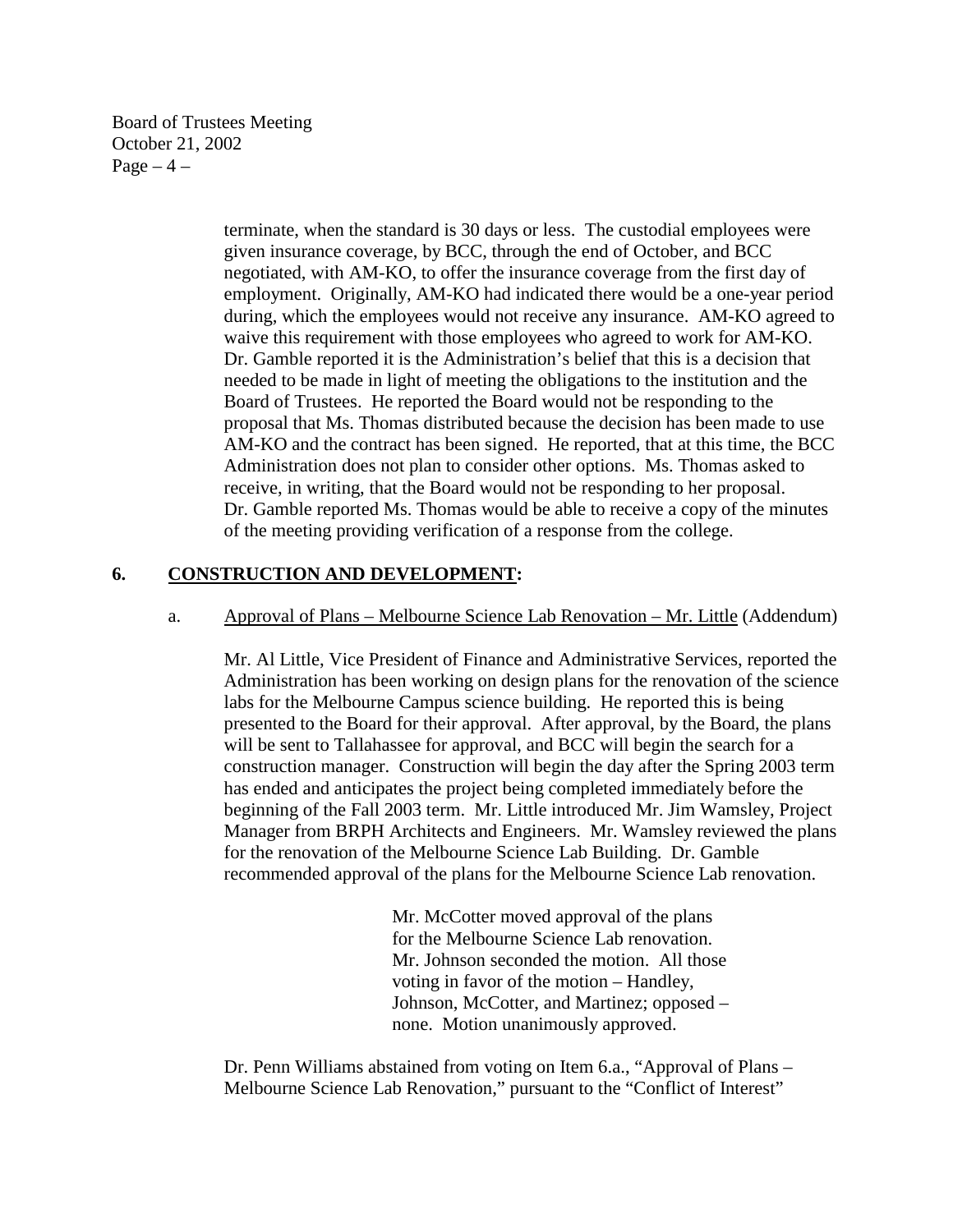Board of Trustees Meeting October 21, 2002 Page  $-5-$ 

> Florida Statute. (Her Form 8B Memorandum of Voting Conflict for County, Municipal, and Other Local Public Officers is attached.)

b. Approval of Palm Bay Campus Master Plan – Mr. Little/Dr. Purga (Addendum)

Mr. Little reported BCC has asked Florida Architects to continue working with the remainder of the campuses on their master plans. Mr. Little introduced Dr. Purga, Palm Bay Campus President, who spoke about the master plan for the Palm Bay Campus. Dr. Purga introduced Mr. Joe Sorci, President who reviewed the details of the master plan. Dr. Gamble recommended approval of the Palm Bay Campus Master Plan.

> Mr. Johnson moved approval of the Palm Bay Campus Master Plan. Mrs. Martinez seconded the motion. All those voting in favor of the motion – Handley, Johnson, McCotter, Martinez, and Penn Williams; opposed – none. Motion unanimously approved.

# **7. OLD BUSINESS:**

### a. Report on Pending Legal Actions – Mr. Matheny (Addendum)

Mr. Joe Matheny, attorney, reported he had nothing to add to his written report.

### **8. NEW BUSINESS:**

a. Approval of Personnel Actions – Ms. Oglesby (Addendum)

Approved – consent agenda.

(1) Approval of Change of Status for Allied Health – Dr. Gamble (Addendum)

Dr. Gamble reported he has been looking at the relationship of Allied Health to the rest of the college and has decided it should be moved to the college level rather than having it report to a campus. This makes the point, publicly, that Allied Health serves the whole college, which means the whole county. He reported this would require the head of Allied Health, Dr. Barbara Ake, to be elevated, from the position of Dean to Associate Vice President, reporting directly to the District President. Dr. Ake would also become a member of the District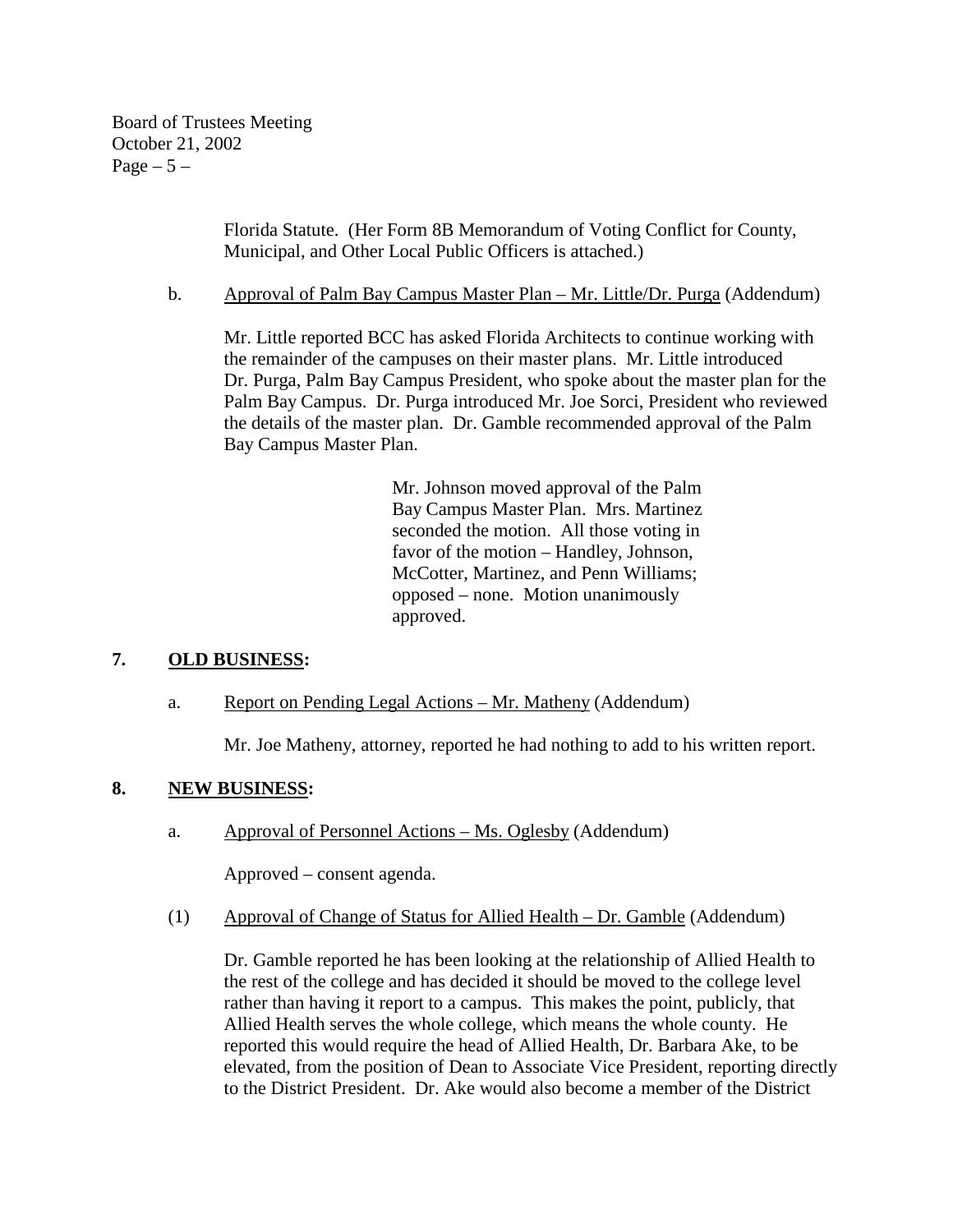Board of Trustees Meeting October 21, 2002 Page  $-6$  –

> Cabinet. BCC will work on expanding the availability of Allied Health programs across the county. Dr. Gamble recommended approval of Change of Status for Allied Health.

> > Mr. Johnson moved approval of Change of Status for Allied Health. Mrs. Martinez seconded the motion. All those voting in favor of the motion – Handley, Johnson, McCotter, Martinez, and Penn Williams; opposed – none. Motion unanimously approved.

 b. Approval of Revisions to Interinstitutional Articulation Agreement with School Board – Dr. Bilsky (Addendum)

Dr. Penn Williams asked if the qualifications listed in the interinstitutional articulation agreement with the School Board were set by the K-12 School Board. She asked if BCC is working with the School Board to discuss eliminating some of the requirements placed on students.

Dr. Judy Bilsky, Associate Vice President of Educational Services, reported BCC works with the K-12 School Board in coming up with eligible requirements. These requirements are very important and are more important to the School District. Dr. Bilsky reported BCC works with the School Board on a regular basis regarding the articulation of programs.

 Dr. Gamble reported the establishment of this agreement, over the years, has allowed for an evolutionary process, in which BCC has a positive working relationship with the School Board.

Dr. Penn Williams asked if it would help if the Board made recommendations regarding this agreement. Dr. Gamble reported it would helpful if the Board members would give the BCC administration advice and direction in the specific areas the Board would like to see more movement on, within the agreement. Recommendations could be created from this and presented to the School Board. He reported it could also be brought up at the next Joint Board Meeting between the BCC Board of Trustees and the Brevard County School Board members.

Mr. Handley suggested this topic be placed as an agenda item for a Board of Trustees workshop.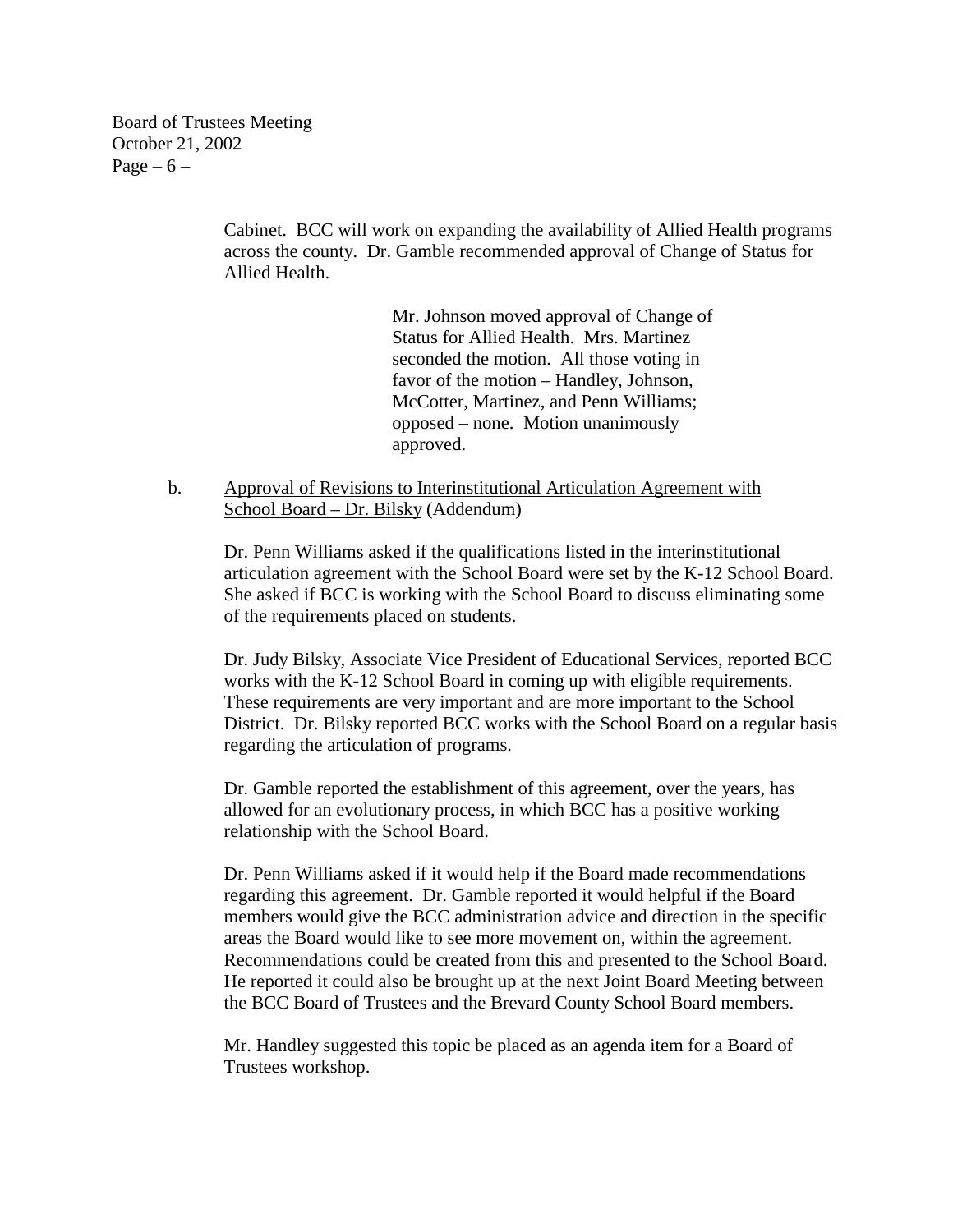Board of Trustees Meeting October 21, 2002  $Page - 7 -$ 

> Dr. Gamble recommended approval of the Revisions to the Interinstitutional Articulation Agreement with the School Board.

> > Dr. Penn Williams moved approval of the Revisions to the Interinstitutional Articulation Agreement with the School Board. Mr. Johnson seconded the motion. All those voting in favor of the motion – Handley, Johnson, McCotter, Martinez, and Penn Williams; opposed – none. Motion unanimously approved.

c. Approval of Out-of-Country Travel for Ms. Elspeth McCulloch – Dr. Cobb (Addendum)

Approved – consent agenda.

d. Request for Board Meeting Agenda Items – Board Members

Dr. Penn Williams asked for the BCC Child Development and BCC Child Care Programs update be listed on a future agenda for the Board.

# **9. FINANCIAL ACTIONS:**

a. Approval of Monthly Budget Status Report – September 2002 and Quarterly DSO Reports – Mr. Cherry (Addendum)

 Mr. McCotter asked about the restricted funds and wanted to know why the government appropriations decreased from the 2001-2002 year to the 2002-2003 budget.

Mr. Mark Cherry, Associate Vice President of Accounting, reported the term of government appropriations is essentially the support from state, federal, and local governments. In the prior years, it included BCC's funding that was received under the BETC Consortium. As of July 1, 2002, BCC no longer serves as the fiscal agent for that consortium. In addition to that, BCC received some special appropriations, last year, such as the Horizons appropriation that the state requires BCC to account for in the restricted fund. Mr. Cherry reported because that funding also did not continue this year, that compounded the reduction.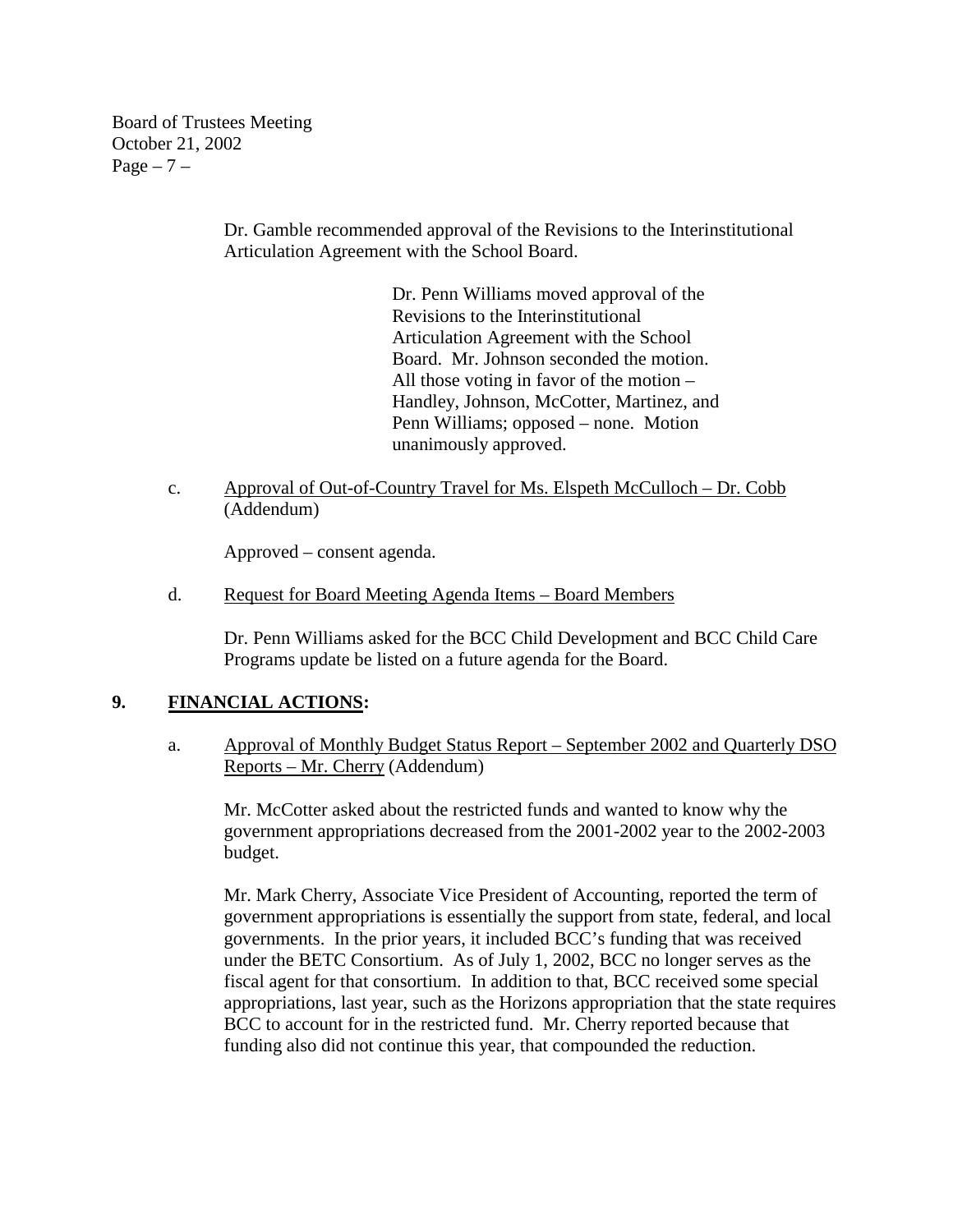Board of Trustees Meeting October 21, 2002  $Page - 8 -$ 

> Dr. Gamble recommended approval of the Monthly Budget Status Report for September 2002 and Quarterly DSO Reports.

> > Mr. McCotter moved approval of the Monthly Budget Status Report for September 2002 and Quarterly DSO Reports. Mrs. Martinez seconded the motion. All those voting in favor of the motion – Handley, Johnson, McCotter, Martinez, and Penn Williams; opposed – none. Motion unanimously approved.

b. Approval of the DSO Financial Reports for Fiscal Year 2002 – Mr. Cherry (Addendum)

Approved – consent agenda.

c. Approval of 2003 College Employee Insurance Plan – Mr. Little (Addendum)

Mr. Little distributed a handout on the proposed employee insurance plan for 2003. He reported the handout is the same that was given to the Board last month with a few items being added at the bottom of the handout. He reported the items BCC recommended are: the continuation of the health insurance with CIGNA; dental insurance to be a self-insured plan with benefits essentially the same as what is currently offered; employee assistance plan to continue with UniPsych; life insurance to be moved to AETNA; and long-term disability to be continued with CIGNA at the current rates. Dr. Gamble recommended approval of the 2003 College Employee Insurance Plan.

> Dr. Penn Williams moved approval of the 2003 College Employee Insurance Plan. Mr. McCotter seconded the motion. All those voting in favor of the motion – Handley, Johnson, McCotter, Martinez, and Penn Williams; opposed – none. Motion unanimously approved.

d. Approval of Florida Campus Compact Membership – Dr. Kaliszeski (Addendum)

Approved – consent agenda.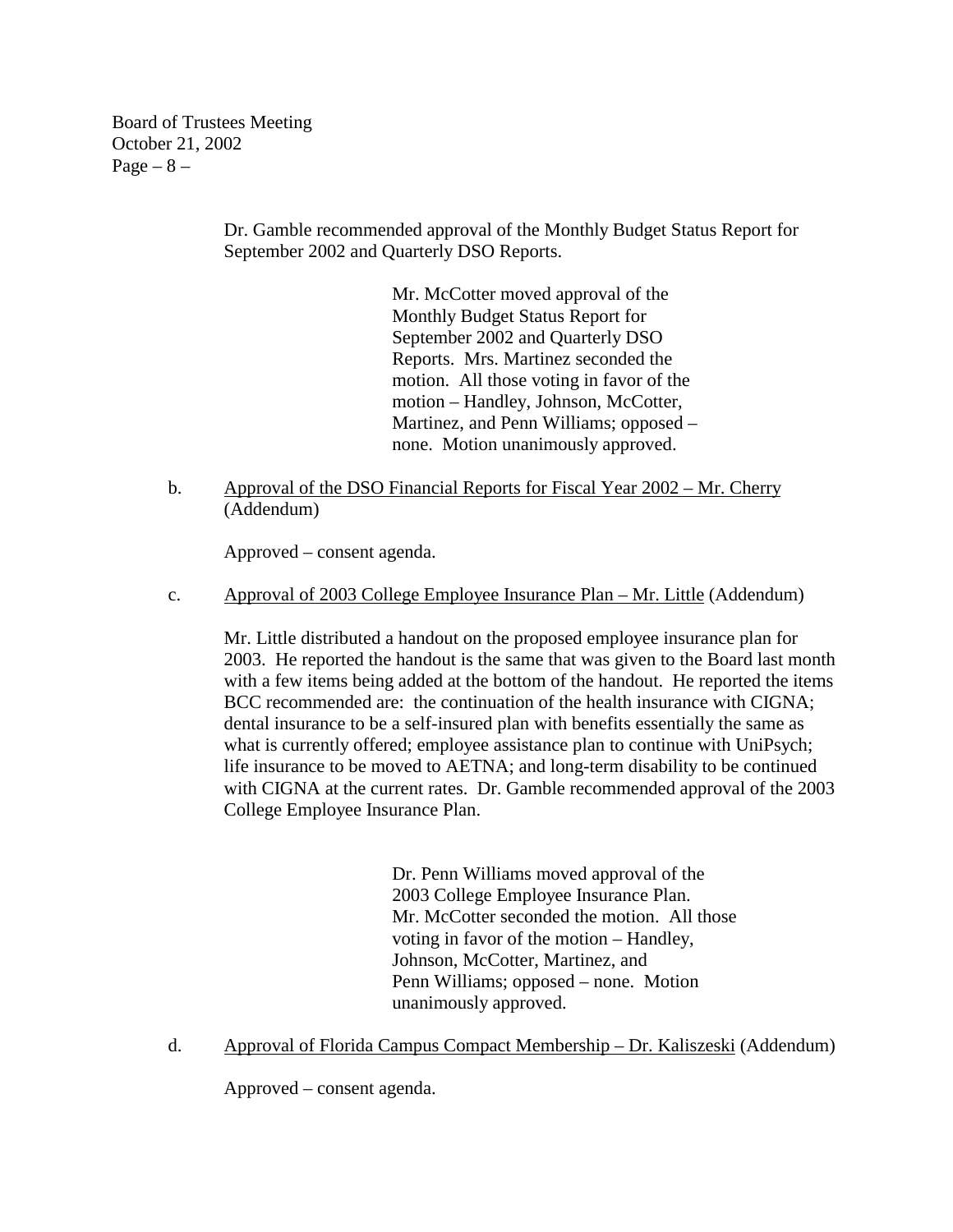Board of Trustees Meeting October 21, 2002 Page  $-9-$ 

# **10. REPORT OF THE DISTRICT PRESIDENT:**

a. Increase in Credit Hours

Dr. Gamble reported the 7% increase in credit hours is holding for this semester.

b. District President's High Priority Projects/Objectives For 2002-2003

Dr. Gamble reported the handout that was provided to the Board members, is the information intended for the Board to evaluate the District President. He reported the first quarterly report to the Board will be provided next month.

c. 2002 Election Special on WBCC-TV

Dr. Gamble reported WBCC-TV will air the 2002 Election Special, in which it will contain five minutes of air time for each candidate.

d. Annual Wheelchair Obstacle Race

Dr. Gamble reported that on October 23, BCC will be holding its annual wheelchair obstacle course race, in which Dr. Gamble will be participating, to demonstrate BCC's sensitivity to those students who have disabilities.

### e. Board of Trustees Meeting for November 2002

There was discussion regarding the Board of Trustees meeting for November 2002. It was decided that the Board meeting time will be adjusted for the November 18, 2002, date to begin at 2:00 p.m. for the Board Workshop and at 3:00 p.m. for the Board of Trustees Meeting to accommodate travel plans by members of the Board and Administration.

f. Massing of the Colors Event

Dr. Gamble reported the Massing of the Colors event will take place on November 11, 2002, at 3:00 p.m., at the Cocoa Campus amphitheater. He reported one of the Army Bands will be performing. Ms. Ingrid Bradley, Associate Vice President of Community Relations, is the new coordinator for this event.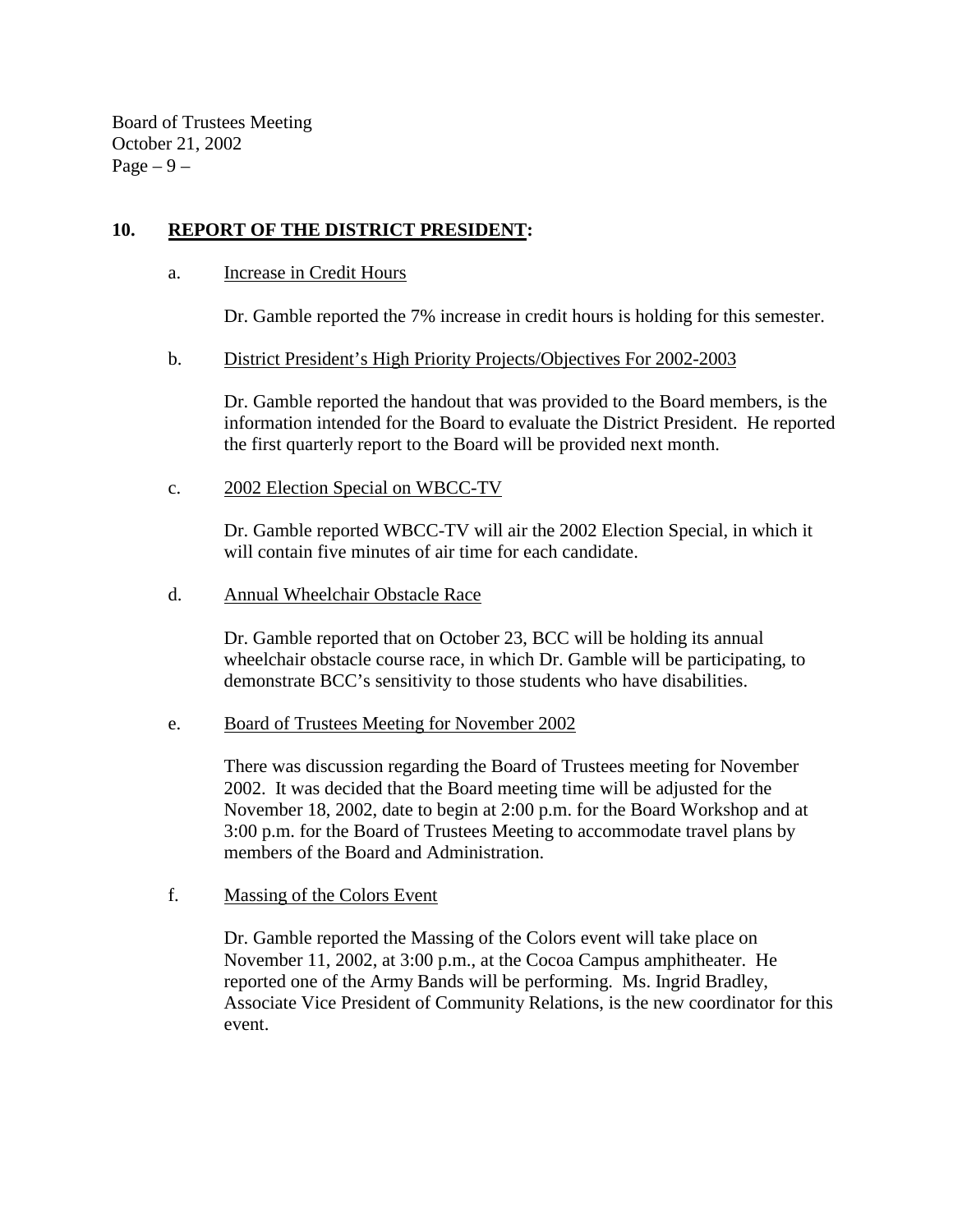Board of Trustees Meeting October 21, 2002 Page  $-10-$ 

## **11. COMMITTEE REPORTS:**

#### a. VIP Task Force

Mrs. Martinez, Board of Trustees member, reported the VIP Task Force has been meeting every Friday. She reported they have made some progress and they have some draft procedures prepared, for the non-faculty, which will go to the District Cabinet as the next step. The Task Force is working on the faculty revisions at this time. There seems to be good participation from administration, faculty, and staff. Mr. Frank Billings, Special Assistant to the District President for Institutional Effectiveness and Strategic Management, has been assisting the committee by running surveys in order to get real time input from individuals. After this is presented to the District Cabinet, it will then be presented to the Board of Trustees.

#### b. Groundbreaking of the Pool at the Palm Bay Campus

Dr. Gamble reported he would like to commend the Dr. Penn Williams and Mrs. Martinez for officiating at the Palm Bay groundbreaking for the pool on the Palm Bay Campus.

### c. Cocoa Village Playhouse

Mr. McCotter, Board of Trustees member, reported the Cocoa Village Playhouse, in cooperation with the Board's request for the DSOs to do their planning, will be conducting their planning on November 8, 2002.

### d. Board Presentations

Mr. McCotter asked if the time could be limited for the presentations at the Board meetings. In the future, a limitation will be set of between 10-15 minutes.

### e. BCC Planetarium Advisory Committee

Mr. Handley, Board of Trustees Chair, reported the Advisory Committee has been meeting monthly and has been making good progress. At the last meeting, it was agreed on to put together a marketing capabilities presentation and the committee is planning on working on that to focus on utilizing the Planetarium as a mini convention center for companies to use it for one-day workshops, one-day seminars, or two to three-day company activities. He reported this has some